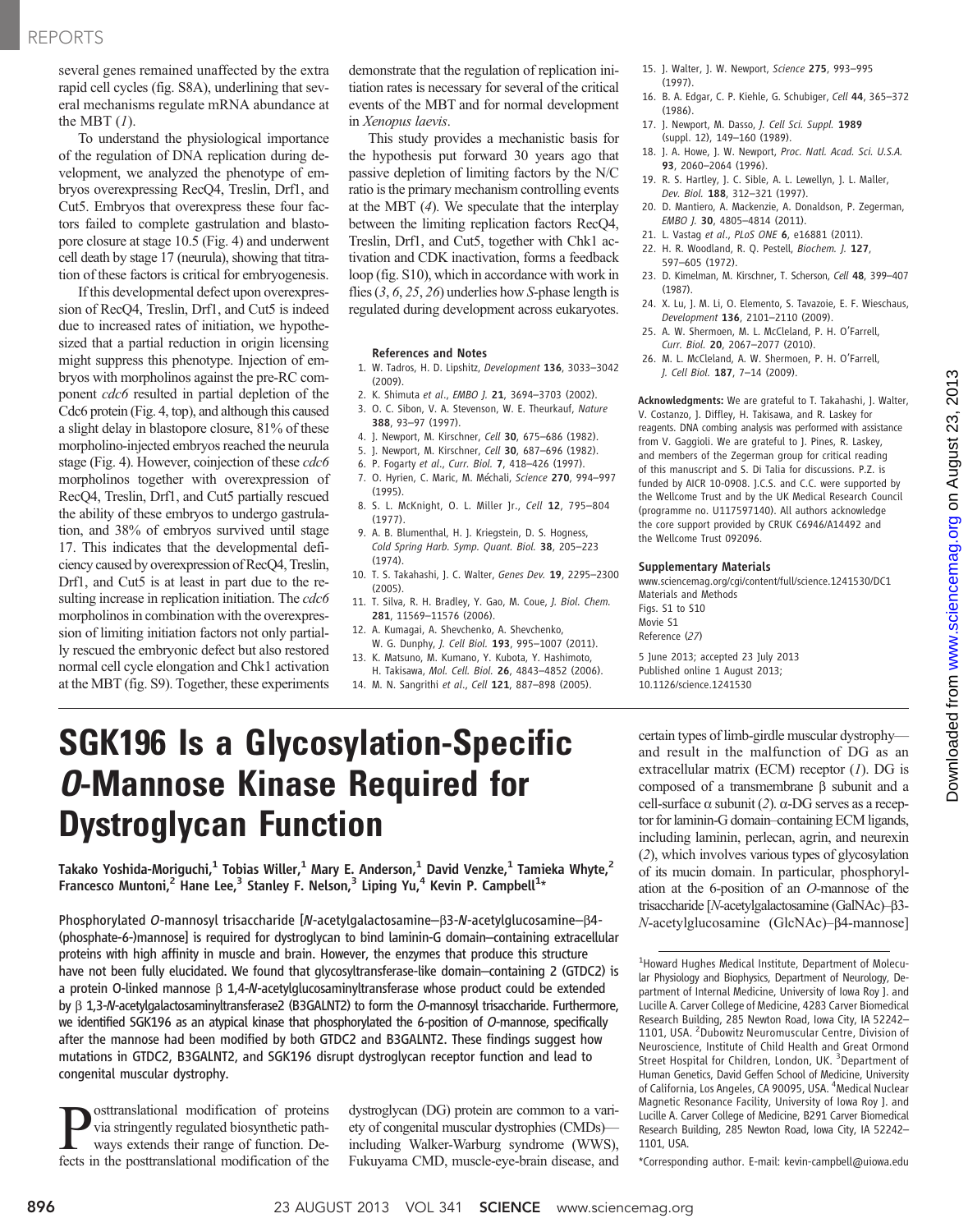produces a branch chain that is ultimately extended with repeating disaccharides  $[-\alpha 3]$ -glucuronic acid  $(GlcA)$ – $\beta$ 3-xylose  $(Xyl)$ –] synthesized by likeacetylglucosaminyltransferase (LARGE), enabling  $\alpha$ -DG to bind ECM ligands  $(3, 4)$ . Mutations in several known and putative glycosyltransferases cause DG-related disorders. Recently, genetic studies of the DG-related diseases CMD and cobblestone lissencephaly identified several new causative genes, including isoprenoid synthase domain containing (ISPD) (5), transmembrane protein 5 (TMEM5) (6), b1,3-N-acetylglucosaminyltransferase (B3GNT1) (7), glycosyltransferase-like domain containing 2

#### Fig. 1. GTDC2 has a protein O-linked mannose b1,4-N-acetylglucosaminyltransferase activity.

(A) HEK293 cells expressing c-Myc–tagged GTDC2 were stained with anti-Myc (green), ERp72 (ER marker, red), and 4´,6-diamidino-2-phenylindole (DAPI, nuclei, blue). Scale bars indicate 10  $\mu$ m. (B) The product of the GTDC2 in vitro assay when a DG-derived peptide modified with O-linked mannose and UDP-GlcNAc were used as substrates was analyzed by MALDI-TOF/MS. A, Ala; G, Gly; H, His; I, Ile; P, Pro; T, Thr; V, Val. a.u., arbitrary units;  $m/z$ , mass to charge ratio. (C) Reactant of the GTDC2dTM assay using Man $-\alpha$ -MU and UDP-GlcNAc was separated on Superdex Peptide 10/300 (GE Healthcare) columns. S, unreacted acceptor substrate. P, enzymatic product. (D) Structure of the product in (C), with the sugar subunits labeled A and B. HMQC (E) and overlay (F) of the HMQC (black and red) and HMBC (green) spectra of the product. Assigned cross-peaks are labeled with a first letter representing the subunit [as designated in (D)], and the rest of the label represents the position on that subunit. The red peak in (E) is the folded peak. ppm, parts per million.

Fig. 2. Mutations in GTDC2 and B3GALNT2 cause defects in the synthesis of phosphorylated  $\alpha$ -DG. (A) The product of the B3GALNT2dTM in vitro assay using the product depicted in Fig. 1B and UDP-GalNAc as substrates was analyzed by MALDI-TOF/MS. (B) Laminin (open circles, left) and WFA (open circles, right) binding to DG-derived peptide modified with the GalNAc-B3-GlcNAc-B4-mannose was measured by solid-phase assay ( $n = 3$ ). The trisaccharidemodified peptide produced by the GTDC2dTM and B3GALNT2dTM reactions was conjugated to maleimideactivated plates. The peptide modified with mannose was used for background subtraction. Wild-type muscle glycoproteins (solid circles) served as positive control in the laminin-binding assay. Error bars indicate SD. (C) Fc-tagged DGFc340 was produced in  $[^{32}P]$ orthophosphate–labeled fibroblasts derived from a control individual and GTDC2- or B3GALNT2-mutated patients. DGFc340 was isolated from the culture medium by using protein-A agarose, separated by SDS– polyacrylamide gel electrophoresis, stained with Coomassie brilliant blue (CBB), and analyzed by phosphorimaging ( $[3^{2}P]$ ). Mr, relative molecular mass. (D) Reactants of rabbit brain total membrane fraction incubated with ATP and GalNAc- $\beta$ 3-GlcNAc- $\beta$ 4-Man- $\alpha$ -MU at 37°C for 6 hours were separated on

(GTDC2) (8), b3-N-acetylgalactosaminyltransferase2  $(B3GALNT2)$  (9), and SGK196 (10). However, the functions of the genes' products remain largely unknown.

 $O$ -Mannosyl glycosylation of  $\alpha$ -DG is initiated by the endoplasmic reticulum (ER)–resident protein O-mannosyl transferase 1/2 complex (POMT1/2), which adds mannose to Ser/Thr residues (11). To help to clarify the functions of the recently identified causative proteins, we examined their subcellular localization. GTDC2 was present in the ER (Fig. 1A), suggesting that it might modify the above-described O-mannose. Thus, we synthesized

a peptide corresponding to the mucinlike domain of human  $\alpha$ -DG (residues 316 to 329), in which Thr<sup>317</sup> was modified by *O*-mannose but the remaining Thr/Ser residues were replaced with Ala. The glycopeptide was incubated with c-Myc–tagged GTDC2 (GTDC2-Myc) purified from human embryonic kidney (HEK) 293 cell lysates, as well as various nucleotide sugars. Matrix-assisted laser desorption-ionization time-of-flight mass spectrometry (MALDI-TOF/MS) analysis suggested that GTDC2-Myc transferred N-acetylhexosamine to the glycopeptide (fig. S1). Repetition of this assay using uridine 5´-diphosphate (UDP)–GlcNAc



a C18 reverse-phase column. S, unreacted acceptor substrate. P, enzymatic product.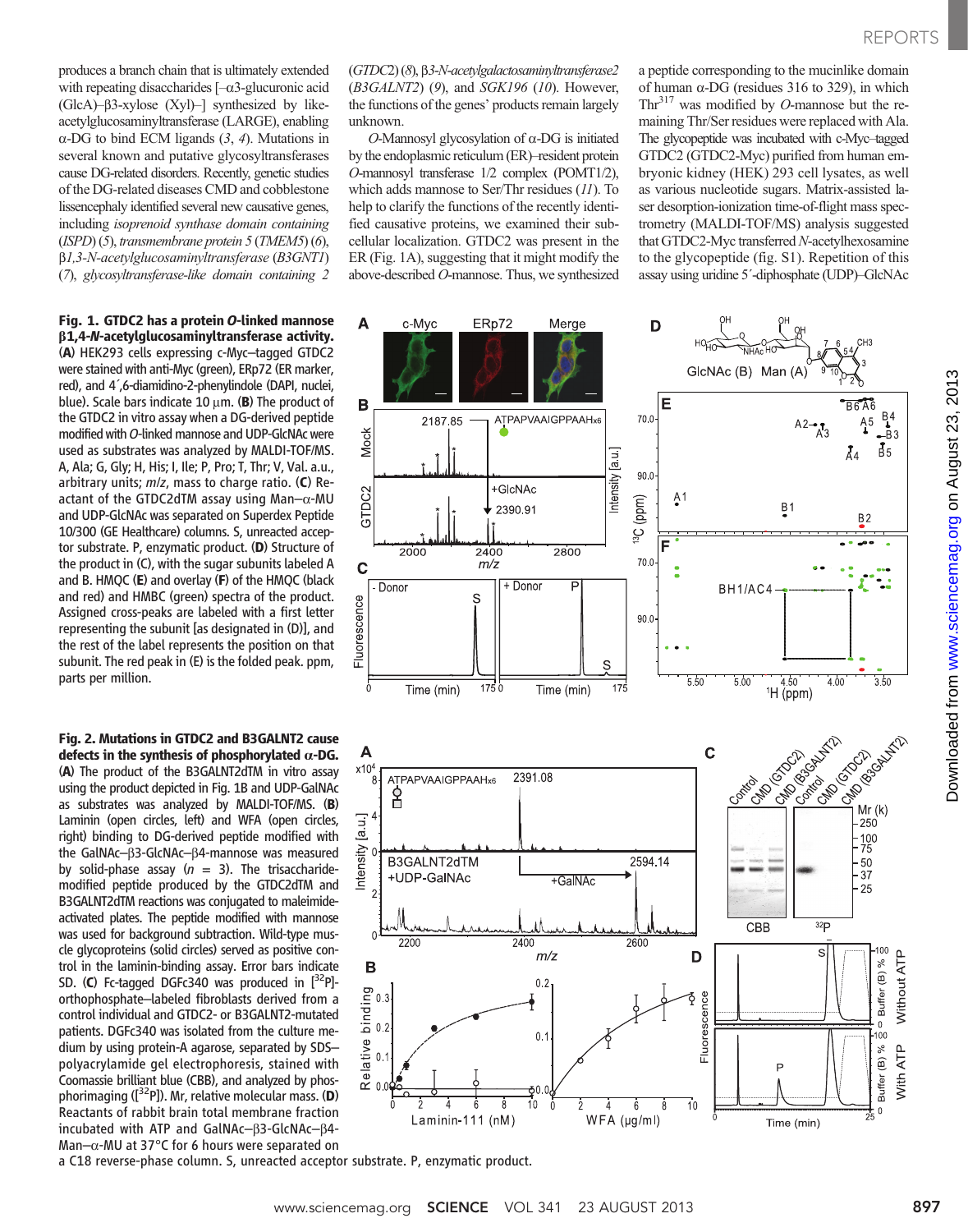Fig. 3. SGK196 phosphorylates GalNAc-B3-GlcNAc-B4-Man. (A) Cell lysates from control fibroblasts and fibroblasts derived from patients with a mutation in SGK196, GTDC2, or B3GALNT2, as well as SGK196 patient–derived fibroblasts ectopically expressing SGK196-Myc-DDK, were subjected to a kinase assay using GalNAc- $\beta$ 3-GlcNAc- $\beta$ 4-Man- $\alpha$ -MU. Data obtained from three individual experiments are shown, with error bars indicating SD. (B) Reactants from a phosphorylation assay in



which SGK196-Myc-DDK was used were separated on a C18 reverse-phase column. GalNAc–β3-GlcNAc–β4-Man–α-MU (left), GlcNAc–β4-Man–α-MU (middle), or Man- $\alpha$ -MU (right) was used as acceptor in the absence (top) or presence (bottom) of ATP.

(Fig. 1B) or UDP-GalNAc (fig. S2) as the donor confirmed that the transfer was specific to GlcNAc and that it did not occur when GTDC2-Myc carrying a mutation found in a CMD patient was used (fig. S2). Next, we prepared a secreted form of GTDC2 (lacking the transmembrane domain; GTDC2dTM) in HEK293 cells (fig. S3) and conducted the transfer assay by using fluorescently labeled mannoside (4-methylumbelliferyl– $\alpha$ -Dmannoside; Man- $\alpha$ -MU) as the acceptor. The product was purified by gel filtration (Fig. 1C) and then analyzed by nuclear magnetic resonance (NMR). The  ${}^{1}H$  and  ${}^{13}C$  resonances of the product were assigned by using heteronuclear multiple quantum coherence (HMQC) and heteronuclear 2-bond correlation (H2BC) spectra (fig. S4; Fig. 1, D and E; table S1). Rotating-frame Overhauser enhancement (ROE) data (fig. S5) confirmed that GlcNAc has a beta configuration. A BH1/AC4 cross-peak detected by the heteronuclear multiple bond correlation (HMBC) spectrum (Fig. 1F) indicated that the GlcNAc was linked to the 4 position of the mannose. Thus, GTDC2 possesses a protein  $O$ -mannose  $\beta$ 1,4-N-acetylglucosaminyltransferase activity.

Human B3GALNT2, mutations in which cause WWS (9), has been cloned on the basis of its  $\beta$ 3glycosyltransferase motifs. This enzyme is thought to act as a  $\beta$ 1,3-*N*-acetylgalactosaminyltransferase that uses β-linked GlcNAc as its acceptor in vitro (12). However, the GalNAc- $\beta$ 3-GlcNAc- $\beta$  sequence had not been found in mammals when the gene was cloned, leaving the biological importance of this enzyme unclear. a-DG contains an O-mannosyl glycan (GalNAc–B3-GlcNAc–B4-Man), with the mannose phosphorylated at the 6-position (3). The ECM-ligand–binding moiety of  $\alpha$ -DG extends from this phosphate residue (3). To test whether B3GALNT2 and GTDC2 act coordinately on O-mannose to synthesize this trisaccharide, we prepared a secreted form of B3GALNT2 (B3GALNT2dTM) (fig. S6) and incubated this protein with UDP-GalNAc and the GlcNAc- $\beta$ 4-Man-O-peptide produced by the GTDC2dTM reaction. MALDI-TOF/MS analysis confirmed that B3GALNT2 could transfer a GalNAc residue to the acceptor (Fig. 2A), suggesting that



Fig. 4. SGK196 phosphorylates the 6-position of O-mannose. (A) The  $31P$ <sup>/1</sup>H correlation spectroscopy spectrum of the product depicted in Fig. 3B when GalNAc-B3-GlcNAc-B4-Man-a-MU was used as the acceptor. Assigned cross-peaks were labeled as described in Fig. 1 by using the subunit designation indicated in (B). (B) Structure of the phosphorylated product, with sugar subunits labeled A to C. (C) Model of  $\alpha$ -DG glycan structures. Proposed classification of each O-mannosyl core structure is indicated at bottom. Enzymes responsible for forming the respective linkages are indicated at left; those identified as causing (POMT1/2, POMGNT1 and 2, B3GALNT2, and POMK) DG-related disorders are indicated in italics. Green circle, Man; blue square, GlcNAc; yellow circle, Gal; yellow square, GalNAc; red circle, phosphate.

B3GALNT2 and GTDC2 can synthesize GalNAc-B3-GlcNAc-B4-Man. CMD patients who have mutations in these genes produce  $\alpha$ -DG with pathological defects in ECM binding  $(8, 9)$ . We next used a solid-phase laminin-binding assay to test whether the GalNAc– $\beta$ 3-GlcNAc– $\beta$ terminus contributes directly to the binding of  $\alpha$ -DG to ECM ligands. Whereas the GalNAc– $\beta$ 3-GlcNAc–b4-Man–modified peptide exhibited significant affinity for Wisteria floribunda lectin (WFA, which recognizes terminal GalNAc residues), this was not the case for laminin-111 (Fig. 2B). Next we asked whether a defect in synthesis of the GalNAc– $\beta$ 3-GlcNAc– $\beta$ -terminus prevented O-mannose from being further modified by phosphorylation. We expressed Fc-tagged recombinant DG (DGFc340), which contains the region in

which the functional modification occurs  $(13)$ , in  $\lceil 3^2P \rceil$ -orthophosphate–labeled control fibroblasts and CMD patient fibroblasts with mutations in GTDC2 or B3GALNT2 (Fig. 2C). Indeed, the cells from the CMD patients did not produce [<sup>32</sup>P]-phosphorylated DGFc340, indicating that phosphorylation of the  $\alpha$ -DG  $O$ -mannose is inhibited by lack of the GalNAc– $\beta$ 3-GlcNAc– $\beta$ terminus from the mannose.

To understand how the  $O$ -glycan on  $\alpha$ -DG is phosphorylated, we synthesized fluorescently labeled GalNAc– $\beta$ 3-GlcNAc– $\beta$ 4-Man by using GTDC2dTM, B3GALNT2dTM, and the acceptor Man- $\alpha$ -MU. We first tested adenosine triphosphate (ATP) as a phosphate donor, by performing the assay on total membrane fractions obtained from rabbit brain with GalNAc-β3-GlcNAc-β4-Man-α-MU